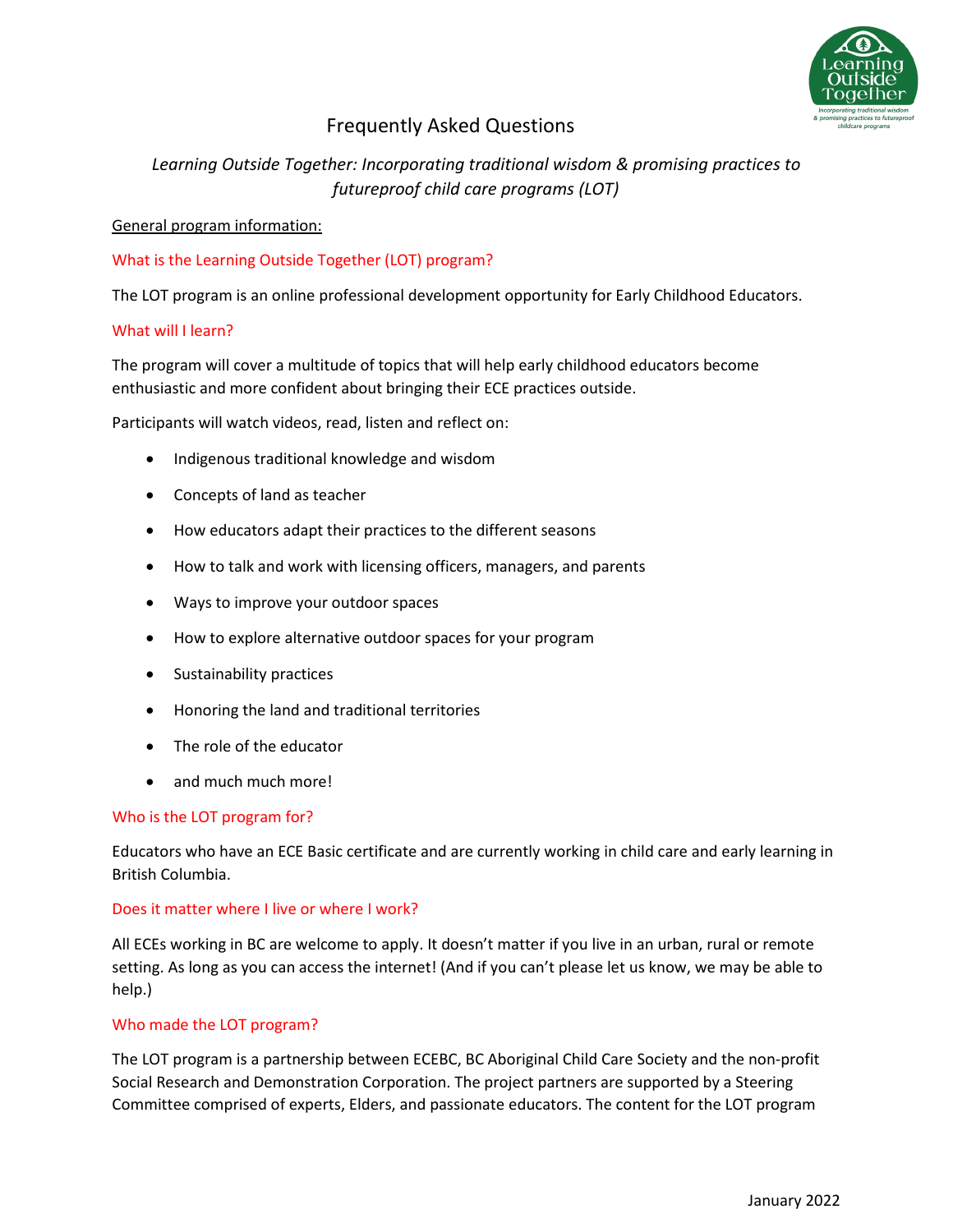

includes interviews from 24 Indigenous and non-Indigenous people, was developed by Dr. Enid Eliot and numerous individuals provided additional feedback and insight (including our colleagues at Metis Nation BC). It took a community to develop this course and we are incredibly grateful to all those who generously provided their time, stories, wisdom, and insights.

# Costs, certificates and accessibility:

# Is the LOT program free?

Yes, the LOT program is free right now thanks to funding from Future Skills Centre Canada and an anonymous donor.

# How much time will it take?

We estimate you will need to commit to three hours each week over a period of 12 weeks.

Every week there will be an hour of online learning, an hour of exploring your outdoor space, and an hour of online meetings with your small group and peer mentor.

# What if I have issues accessing internet / devices for accessing internet?

Please consider applying and letting us know any relevant details. We should be able to help, but we need to know what you need!

### How can you teach an online course about land as teacher and moving your ECE practice outdoors?

We made the choice to put the program online so that we can reach as many people across the province as possible. Each week you will be asked to go outdoors (in your local area), to observe and reflect. You will then come back inside and meet with a small group online. We hope that this format is successful. We will be learning from the experiences of the first groups and adapting as needed.

# Will I receive a professional development certificate for participating in the LOT participant program?

Yes, you will receive a Pro-D certificate for 32 hours.

#### Timelines and time commitments

When does this program start and end?

The first cohort will start in the beginning of March 2022 and end in May 2022.

There are 10 weeks of content, one week of a break, and a celebration at the end.

The break will be scheduled at a time convenient for most of the group members.

#### I want to participate but I am away for a week, can I still participate?

Yes! Please apply and note this in your application. As each small group can choose a "break week", we should be able to accommodate your schedule.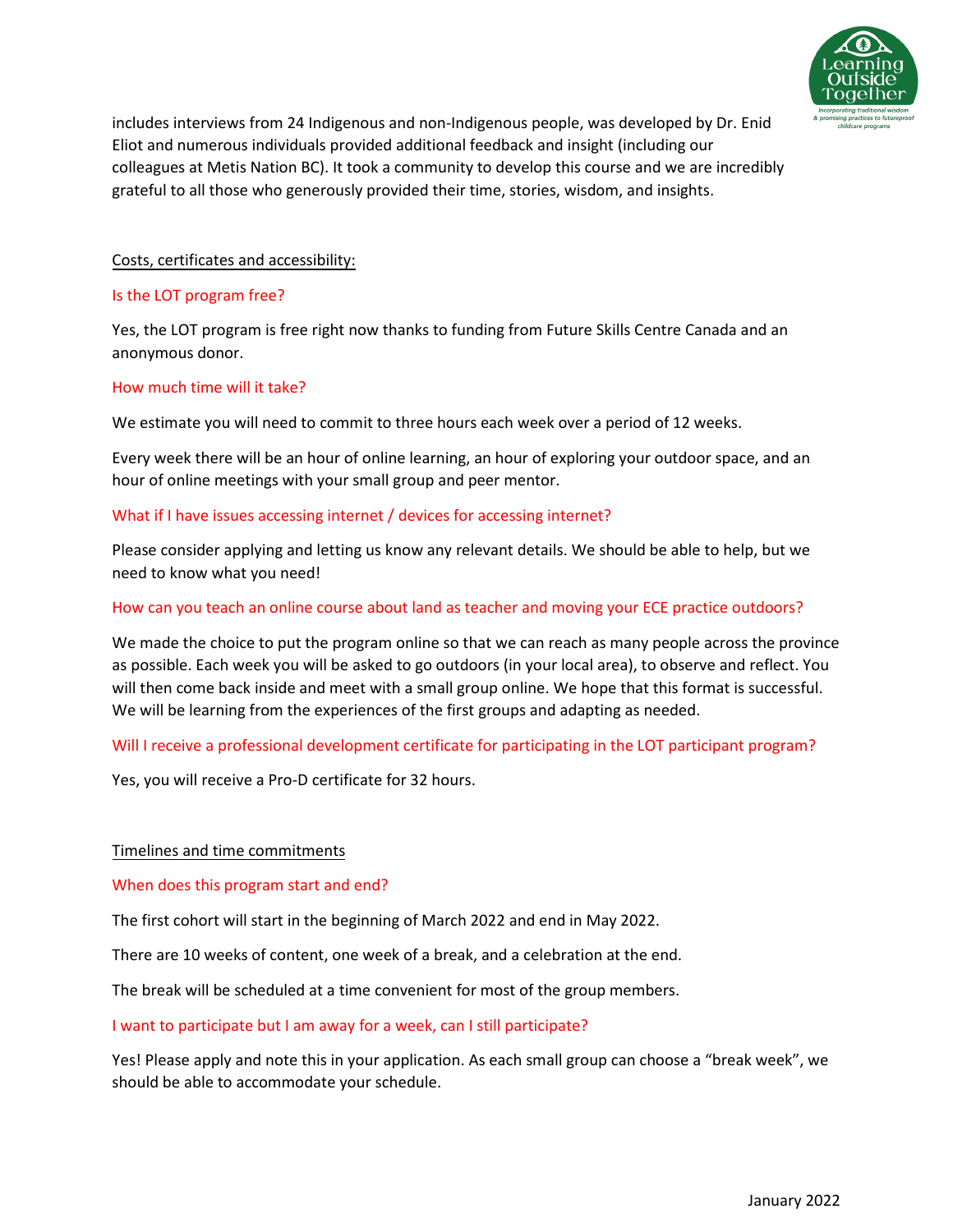

#### How much time do I need to commit?

Each week there will be approximately 1 hour of self-paced learning, 1 hour of reflection outdoors, and a 1 hour meeting with your mentor group.

#### Can I work at my own pace?

Yes. However, the online component and outdoor component must be completed before your weekly check-in with your small group.

When does the small group meet?

The small group meeting will be scheduled at a time that works for everyone in the group.

What if I can't join now. Will you offer this program again?

Yes! We expect to have a group start each spring and fall (until 2023).

#### After the program & Mentoring opportunities

#### Will I be in a community of practice?

Yes. You will be in a small group with a mentor (3-7 people). As a group you can decide whether or not you want to keep in touch after the program is completed.

#### Who are the mentors?

The mentors will be ECE's from across the province who have the skills and interest in mentoring participants and facilitating group discussion. They are your peers.

#### Can I become a mentor?

You are welcome to apply to be a mentor after you complete the LOT program.

#### Do mentors receive training or support?

Yes. There is a 7-week mentorship program to give ECEs the skills and knowledge to support and mentor their peers.

Mentors meet weekly during the 7-week program to ask questions, share thoughts, reflections and experiences.

Mentors will continue to meet weekly, as a group, to support each other as they support the ECEs going through the 10 week LOT project.

(This means that during the 10 week LOT project mentors have two meetings per week: one with the other mentors and one with their small group of participants)

#### Who made the mentorship program?

This project is a partnership between ECEBC, BC Aboriginal Child Care Society and the non-profit Social Research and Demonstration Corporation. The project partners are supported by a Steering Committee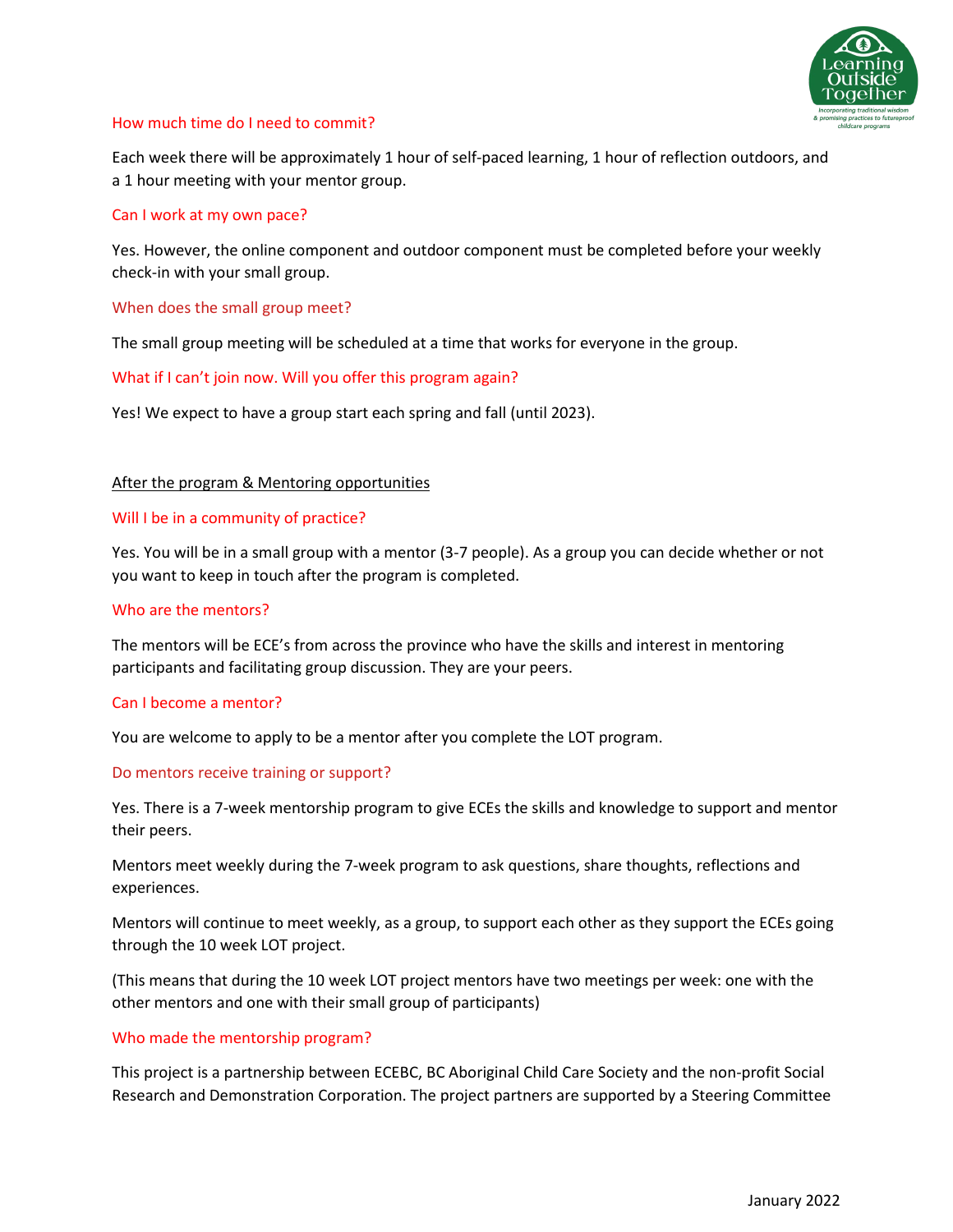

comprised of experts, Elders, and passionate educators. The content for the mentorship program includes interviews from Indigenous and non-Indigenous people, was developed by Liz Brown and Karolyn Hendra. Numerous individuals provided additional feedback, insight and support of Liz Williams. It took a community to develop this course and we are incredibly grateful to all those who generously provided their time, stories, wisdom, and insights.

# Is the mentorship training program free?

Yes, it is free right now thanks to the funding provided by Future Skills Centre Canada and an anonymous donor.

# Is there compensation for being a mentor?

Yes! Mentors will receive a professional development certificate for 20 hours as well as an honorarium.

# Evaluation:

# Who is doing the evaluation and how will I be involved?

The Social Research and Demonstration Corporation, a non-profit and partner on the Learning Outside Together project, will be conducting an evaluation. They will be using quantitative and qualitative data collection through surveys and interviews. These will be distributed pre and post program implementation with an additional 3-month follow up survey.

#### Why am I being evaluated?

You are not being evaluated, our program is!

Evaluation is carried out to evaluate and improve the online program and to evaluate the short and long term impact the Learning Outside Together program has made to educators practice across BC.

#### How will my information be stored?

SRDC handles and stores participant data appropriately and securely within Canada. Only authorized SRDC staff and contractors have access to SRDC's corporate network infrastructure, and permission to access individual files is granted based on a need-to-know basis. The survey platforms being used for this project (Voxco and Qualtrics) are compliant with all privacy protection legislations in Canada.

Each time SRDC collects data it provides an informed consent process. This process describes how data will be collected, stored, and used. SRDC provides a toll-free helpline and email support to answer further questions. Its practices comply with privacy principles and requirements of federal and provincial legislation and Treasury Board policies. It holds Facility Security Clearance at the Secret level and Document Safeguarding Capability up to the Protected B level. SRDC's clearance was renewed in 2009 indefinitely. SRDC has been subject to several external data and security audits over the years and met requirements on each occasion.

Additionally, Learnbase will store basic contact information from participants who register on the Early year's professional development Hub (where you will access the online content).